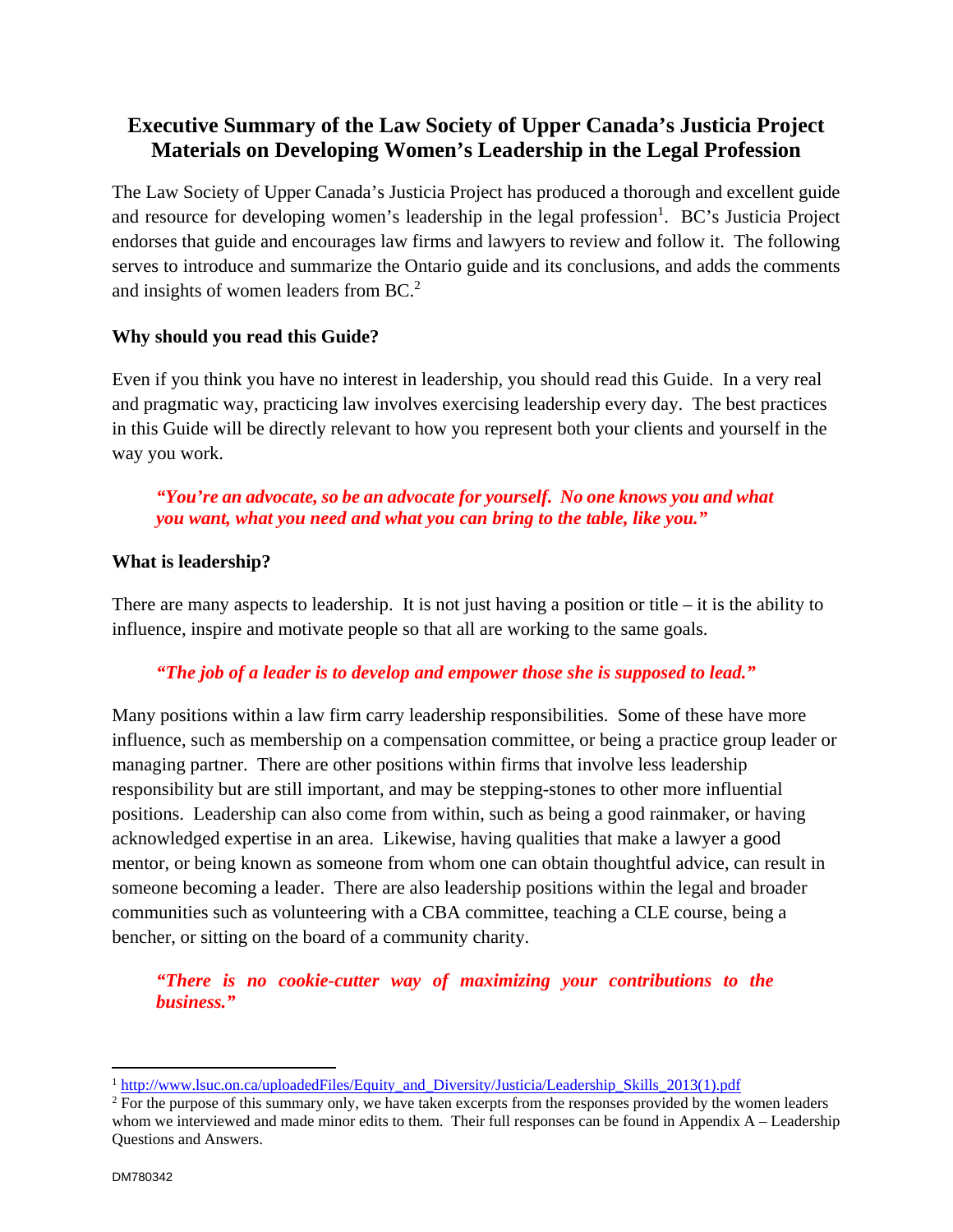#### **What are the characteristics of successful leaders?**

Successful leaders are good lawyers. They have excellent people skills, and are strategic, confident and resilient. But there is no one formula or combination or traits that will make a person a successful leader. Leaders are flexible and can adapt to different situations.

*"Learning to lead is always a work in progress and a lifelong one."* 

#### **How do women and firms benefit from women leaders?**

Women have unique leadership styles that are effective. Firms with women in leadership roles are more likely to do better financially.

*"Diversity of thought, perspective, approach, and style are critical to organizational success."* 

Women leaders are role models for others, particularly junior women lawyers. Women who see other women in leadership positions will know that this is possible for them and will be encouraged to aspire to such positions. Having women in leadership positions promotes a culture of equality between men and women and the sense that advancement is based on merit rather than gender.

Women make up more than 50% of graduating law school classes. Having women in visible leadership positions attracts the best graduates and ensures the largest pool of talented candidates. A greater pool of women leaders leads to greater opportunity for succession planning.

*"Leadership positions give women the ability to help shape the organizations that in turn shape our society. It empowers the women in those positions, but it also inspires others."* 

Women, along with all people from diverse cultures and backgrounds, bring different perspectives and values to leadership, allowing the diverse values of society and clients to be better represented and met. Many purchasers of legal services are now considering and even requiring diversity information when hiring counsel.

#### *"We have a different and equally valuable perspective and set of experiences, without which we will never be able to create a profession where both men and women are able to thrive."*

Women leaders have the power and access to the resources that influence outcomes, in their own careers, in their firms and in the profession. They can influence policies to promote women and women's perspectives on issues. They can rebut negative stereotyping of women. Leaders with greater control and choices have more fulfilling careers.

*"Our contribution as women leaders offers something unique and new that needs to be heard; and our collective, caring voice carries a force that makes a difference in this world for the better."*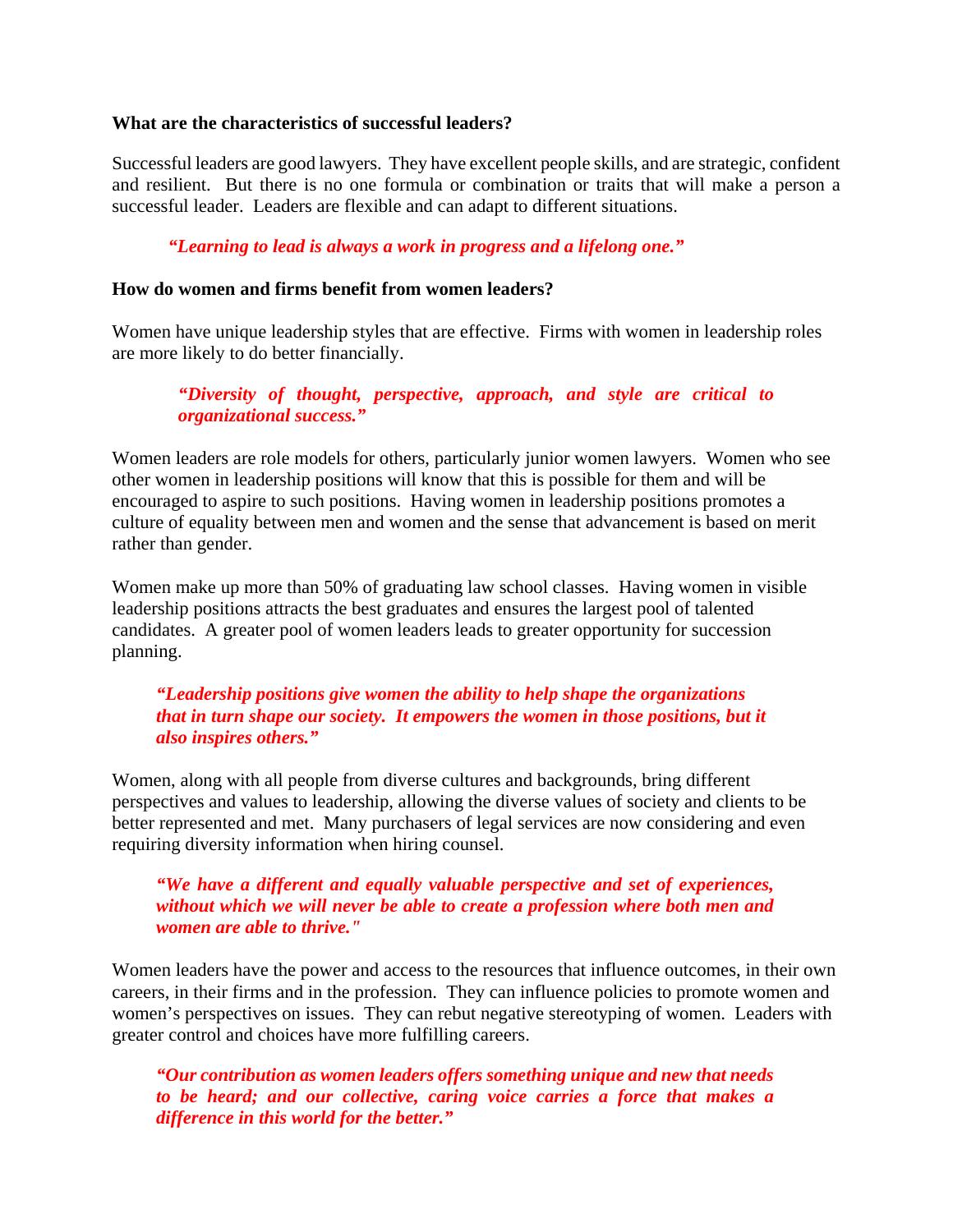### **What are unique challenges for women in leadership?**

There are comparatively few women in leadership positions and senior women in private practice. As a result, a small number of women are often asked to be on committees or be speakers. A larger pool of women leaders would lessen the burden and give others the opportunity to share their experiences, and be role models for other women.

Women continue to bear the majority of family responsibilities, and the demands of family and motherhood compete with the demands of a legal career.

Women continue to face unconscious and sometimes systemic bias in the workplace. For example, women who need time to care for family may be thought to be less committed to their careers, with the result that they are not given the same opportunities as their male colleagues. Further, many leadership qualities are often thought of as masculine traits. When women demonstrate the same qualities, they are sometimes criticized for them.

Some women may undervalue their abilities to be leaders. They may not consider their own potential unless they see other women in leadership positions or someone encourages them in that direction.

# *"Women are often socialized not to seek out leadership positions unless they believe that they are at least 99% qualified for the position."*

Women who are under pressure to contribute to firms by doing non-billable activities may not be as well-compensated as those who participate more in rainmaking and billings.

Women may feel that they are, and may be, appointed to committees or put in positions of leadership as the "token" women. This may cause women to decline positions if they feel they will be under increased scrutiny either as someone who lacks the credentials, or who will unfairly favour other women.

# *"If someone in the firm expresses confidence in your leadership skills – seize that. I still see a tendency to pull back, and women have to stop that selfregulation."*

Some law firms may not be accepting of diverse leadership styles, including the leadership styles of women, and may only accept leaders that confirm to a masculine model of leadership. Women may not be assigned mentors who have enough influence themselves to promote or sponsor the advancement of women.

#### **What can be done?**

1. Develop a sponsorship program. This is distinct from the formal and informal mentoring in which most firms engage. A sponsor actively supports and promotes another person. Assign a sponsor with influence to women who have the potential to be leaders.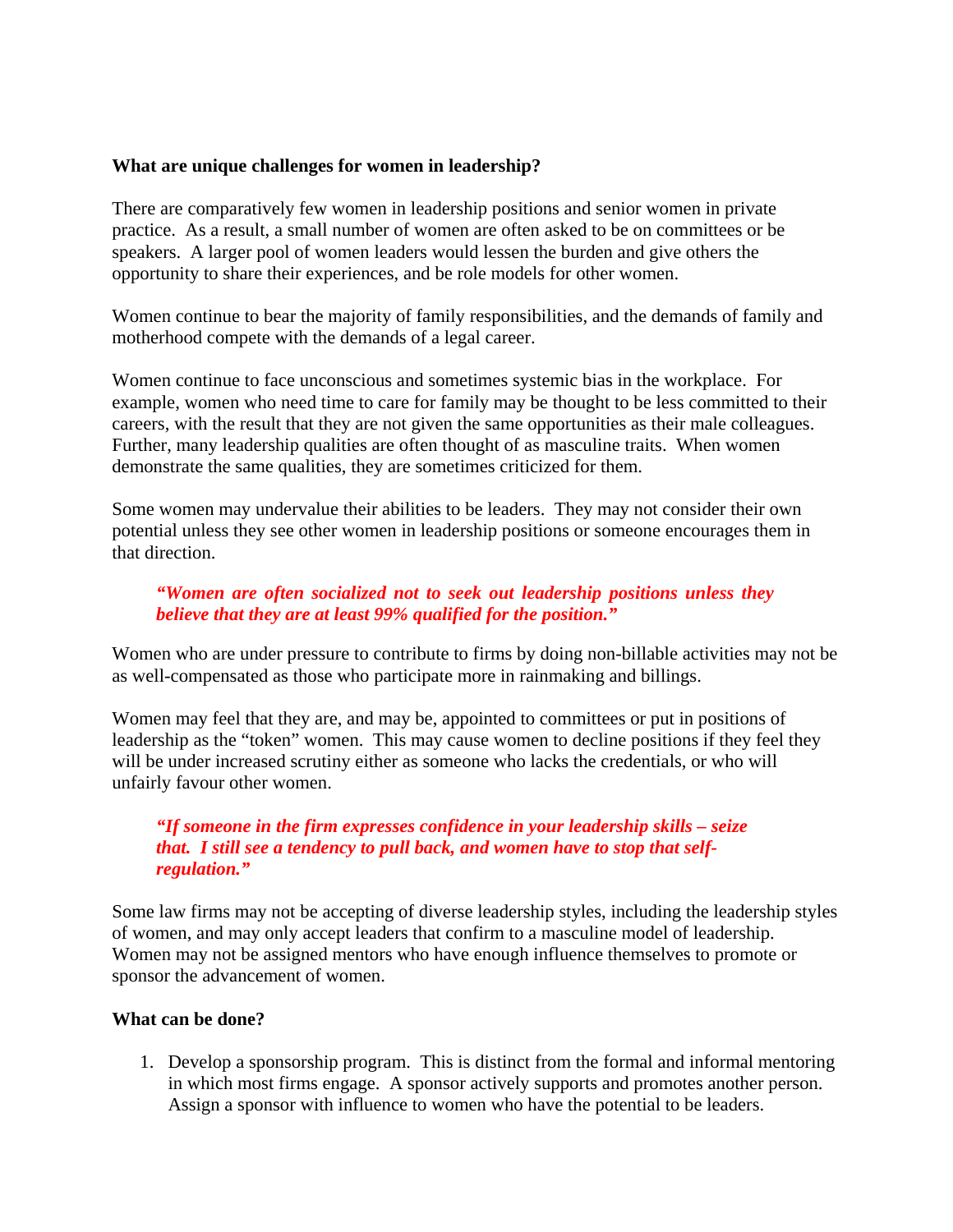## *"They provided me with opportunities that allowed me to progress and demonstrate my ability both to myself and others."*

2. Encourage junior lawyers to develop a leadership plan early in their careers to develop and demonstrate their leadership potential, and to seek out a sponsor.

*"Define the future: Be proactive. At every level of the organization plan, act and behave so that you are defining the future as much as possible."* 

*"Get out there early! You don't have to perfect every stage of your lawyering skills before you carve your own niche."* 

3. Continue to develop leadership skills and experience in mid- and senior-level lawyers. Women lawyers should consider which committees, roles or additional training would allow them to continue to develop and demonstrate their skills and leadership style and advance their leadership opportunities.

# *"It's important to invest in people and give them as much responsibility as they can reasonably handle."*

4. Ensure there are senior women in leadership positions to be role models for more junior lawyers, and value those positions both financially and culturally.

*"My most important mentors included women leaders who inspired me, informed me, showed me a better way to get things done, listened to my woes and doubts, made me laugh, and kept me striving".* 

5. Develop a culture that supports promoting women to leadership positions. Recognize and accept that leadership styles differ and a variety of leadership styles may be needed or effective in different situations. Make the selection of leaders as transparent as possible and ensure that the process for selecting candidates for leadership positions is fair and does not have any unconscious bias. Ensure that the selection pool is inclusive and reflects the diverse nature of society, the firm and its clients. Fairly value and compensate non-billable leadership work of women.

## *"I had partners who opened doors and sometimes pushed me when I was too comfortable."*

- 6. Develop a culture that supports women to take on leadership positions outside the firm, including within the profession and in other communities. Actively promote, support and nominate women for awards and positions in professional associations.
- 7. Read this and the Law Society of Upper Canada guide. Take steps, through a committee or a responsible person, to implement these goals. Set metrics and measure your success.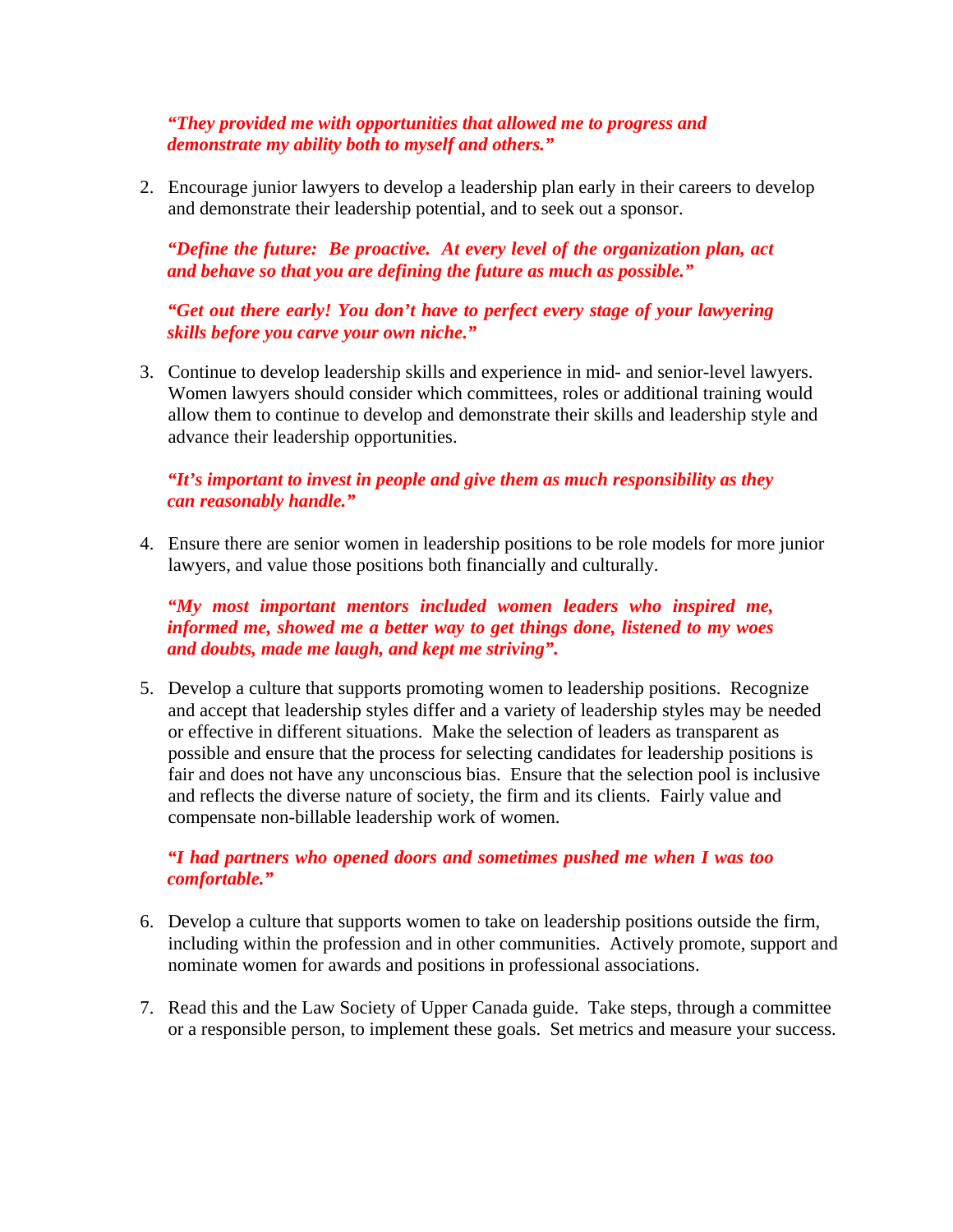## **APPENDIX A: LEADERSHIP QUESTIONS AND ANSWERS**

#### 1. **How do you describe your leadership style and how did you develop it?**

"I definitely have a collaborative style of leadership. I'm told that I am good at ensuring that diverse ideas are heard while still ensuring that we reach a conclusion or achieve a good result."

- Nicole Byres, Q.C., Miller Thomson LLP

"I believe my style has evolved to be analytical, inclusive and decisive…. A leader is needed to set the course and ensure everyone is headed in the same direction…. People love the discussion, but also like the energy of a resolution and the focus of a direction."

- Anne Giardini, Q.C., Chancellor of SFU

"I believe that the job of a leader is to develop and empower those she is supposed to lead. She does so by being supportive, encouraging, collaborative and above all, fair minded."

- Anna Fung, Q.C., Former President of the Law Society of British Columbia

"I'm inclusive, in large measure because the truly innovative ideas come from others. I'm also really task driven, finding joy in completion, so I spend a lot of time engaging others in strategic goals to ensure we all have actionable, next steps, all going in the same direction. But most importantly, there is this. It is really important for me to be the person who absorbs the stress of others, rather than creates further stress."

- Lisa Vogt, Q.C., McCarthy Tetrault LLP

"It is a mixture of styles - both participatory and directive, and it developed over time. However, for me it starts with a clearly articulated vision and the development of roles within the group that play to people's strengths and interests and needs."

- Carmen Theriault, Q.C., Bull, Housser & Tupper LLP

"I like to think that I lead by example, and frankly, I think I developed my 'style' out of some frustration with the pace of some things. If you want to get something done, as a busy person, so I try to lead by example and show what can be done."

- Jan Lindsay, Q.C., Lindsay LLP, Former President of the Law Society of BC

"As a young lawyer, I learned the importance of being a professional first and a business person a close second. So to me, leadership of a group of high-achieving professionals means a very flat organizational structure and a team first environment. I am constantly saying "all of us are smarter than one of us."

- Lori Mathison, Managing Partner, Dentons Canada, LLP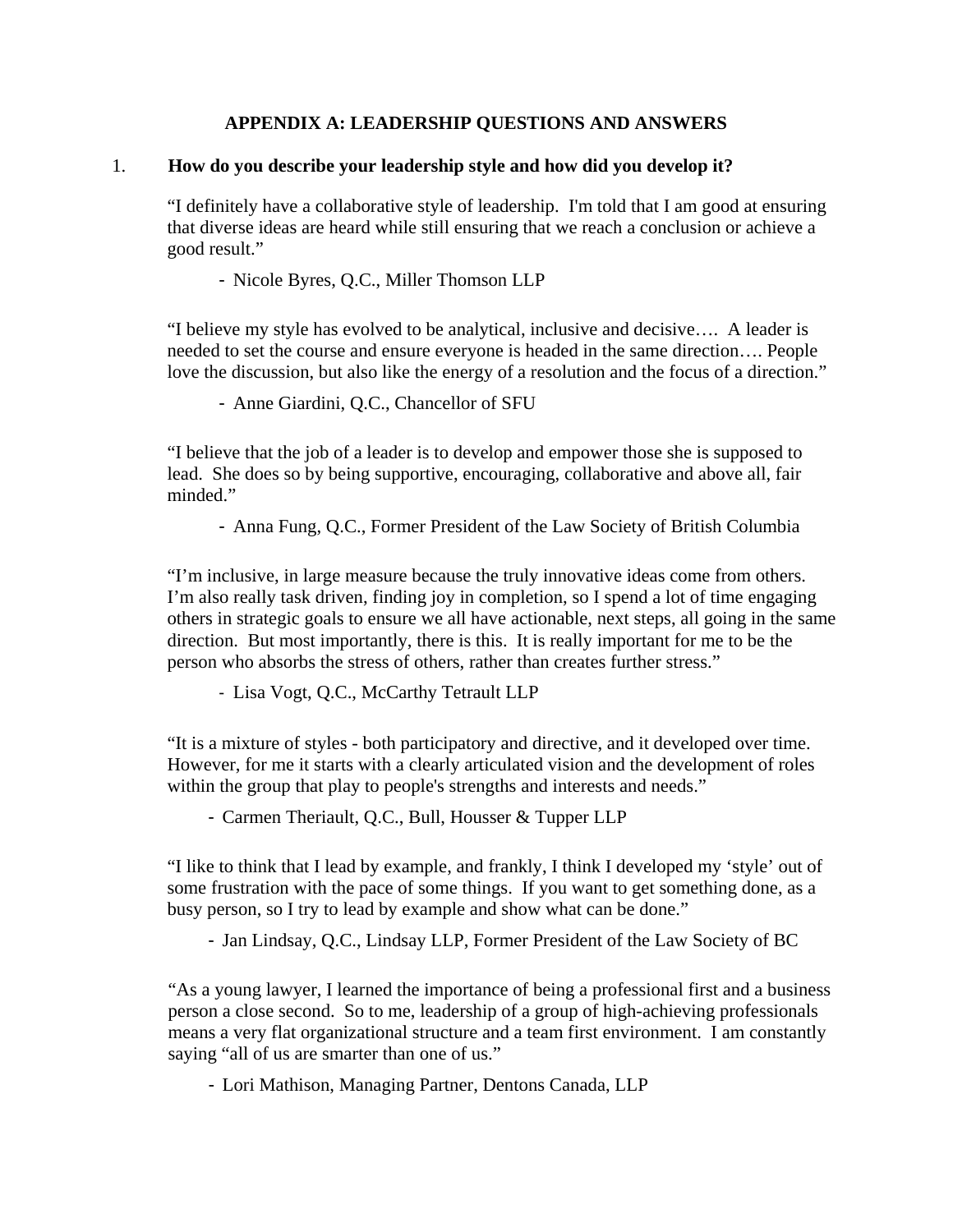#### 2. **Why is it important for women to seek leadership positions?**

"I see it as a responsibility to yourself, the profession and the broader community. Leadership builds confidence in your abilities, provides broadened engagement with others and is profile-building. Leadership in organizations outside of your practice can add a satisfying other dimension to your professional life. As a mother of two daughters, I wanted to be a positive role model."

- Rita Andreone, Q.C., Lawson Lundell LLP, Law Society of BC Life Bencher

"Women bring different views to the table. Views that are critical to the success of a business. We're going through a period of profound change in the delivery of legal services, and our clients have different expectations and value determinants: why wouldn't you have a diverse leadership team to provide the input to adapting to, and succeeding, in that change. It's kind of a no-brainer. It won't happen by chance though. If someone in the firm expresses confidence in your leadership skills – seize that. I still see a tendency to pull back, and women have to stop that self-regulation."

- Valerie Mann, Managing Partner, Lawson Lundell LLP

"Because we matter. Because our contribution as women leaders offers something unique and new that needs to be heard; and, because our collective, caring voice carries a force that makes a difference in this world for the better."

- Maria Morellato, Q.C., Mandell Pinder LLP, Law Society of BC Bencher

"We are living in an increasingly diverse and demanding world. Diversity of thought, perspective, approach, and style are critical to organizational success these days. If a woman is energized by the prospect of leading then there is every opportunity these days for her to pursue that goal. "

- Sue Paish, Q.C., CEO of Lifelabs Inc.

"It is a way to effect social change, and not just in the context of gender equality. We need a diversity of views and styles at the table. Leadership positions give women the ability to help shape the organizations that in turn shape our society. It empowers the women in those positions, but it also inspires others."

- Carmen Theriault, Q.C., Bull, Housser & Tupper LLP

"Women see the world differently than men do – and that is good and needs to be reflected in our leaders. We need both."

- Anne Stewart, Q.C., Blake, Cassels & Graydon, LLP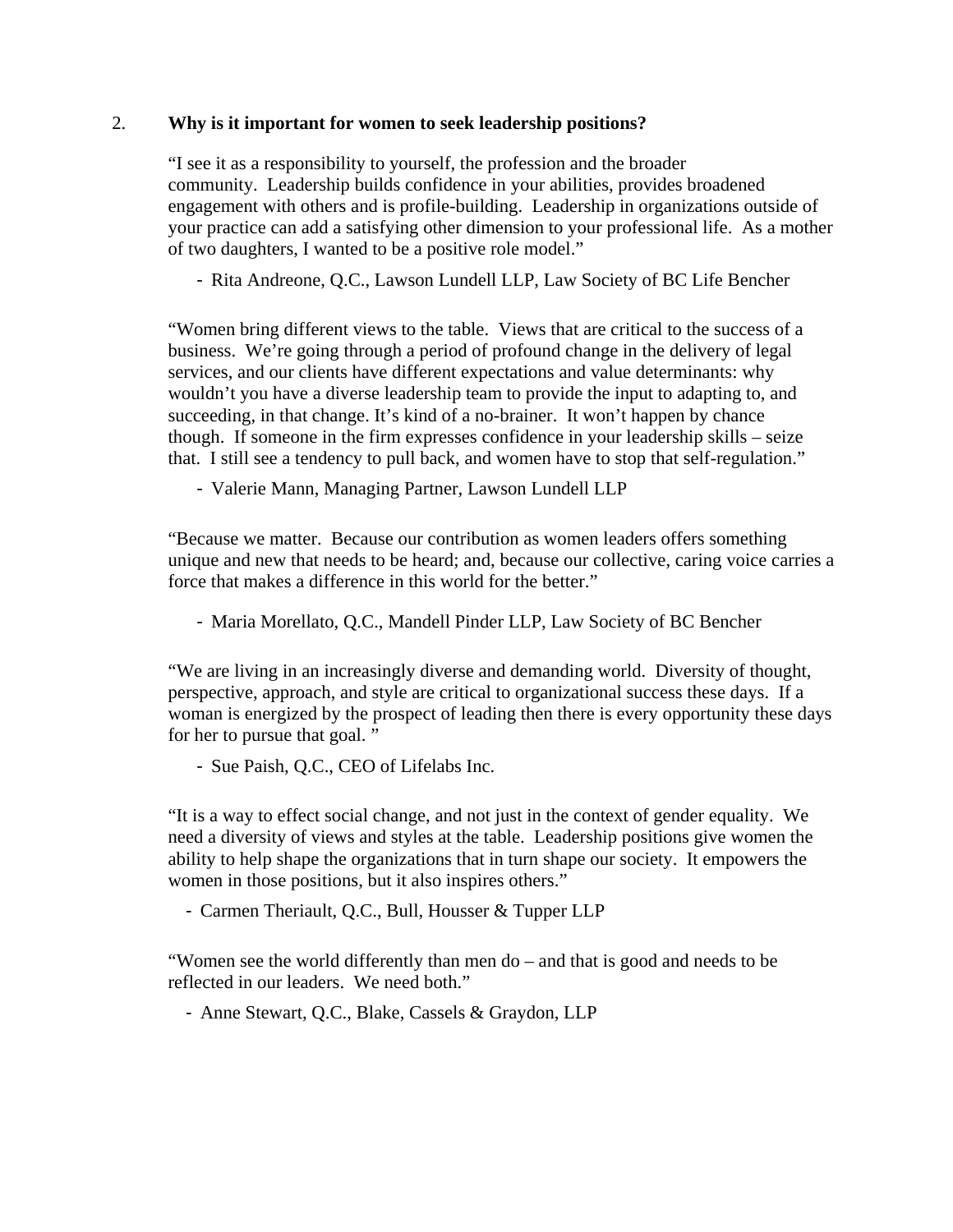#### 3. **Did you have a sponsor? Or mentors? If so, how important were they in your career development?**

"I did have a sponsor, and it made all the difference in the world. I don't know that I realized it at the time, but I was incredibly fortunate to work with a senior corporate partner at the firm from a very early stage in my career. Not only was I given the opportunity to cut my teeth on great work that was challenging, David encouraged me to stretch. He had the confidence in me to let me run with corporate transactions and I guess knew that I was the kind of person that would sweat something through to the right result. But what I suspect he also did, was speak up for me. His endorsement was not only incredibly humbling, but it was likely critical to my advancement."

- Valerie Mann, Managing Partner, Lawson Lundell LLP

"My most important mentors were, first, my husband, who has good judgment and a skill set - accounting and finance - that I don't have, and, second, women leaders ...who inspire me, inform me, show me a better way to get things done, listen to my woes and doubts, make me laugh, and keep me striving. I could not have achieved half of what I have done without them. It is a rare woman who makes it on her own."

- Anne Giardini, Q.C., Chancellor of SFU

"Yes, I was very fortunate to have had several excellent male sponsors/mentors in the course of my career. They took the time to teach and encourage me to be the best lawyer that I was capable of being. They gave me opportunities to work on interesting and challenging files. They entrusted their clients to me. They sang my praises regularly. They taught me the need and importance of giving back to the community and contributing to the well-being of our society. They inspired me with their willingness to pass on their learnings to a generation of younger lawyers without self-interest or concern that they would be rendered redundant in the process."

- Anna Fung, Q.C., '86, Former President of BCLS

"I have had, and continue to have, many mentors, including family and colleagues, both young and old. Most would be surprised to know they were mentors. My career has been rich because of the experience and wisdom of others. Live like a sponge, and absorb the good. I also had partners who opened doors and sometimes pushed me when I was too comfortable; that's what a sponsor does."

- Lisa Vogt, Q.C., McCarthy Tetrault LLP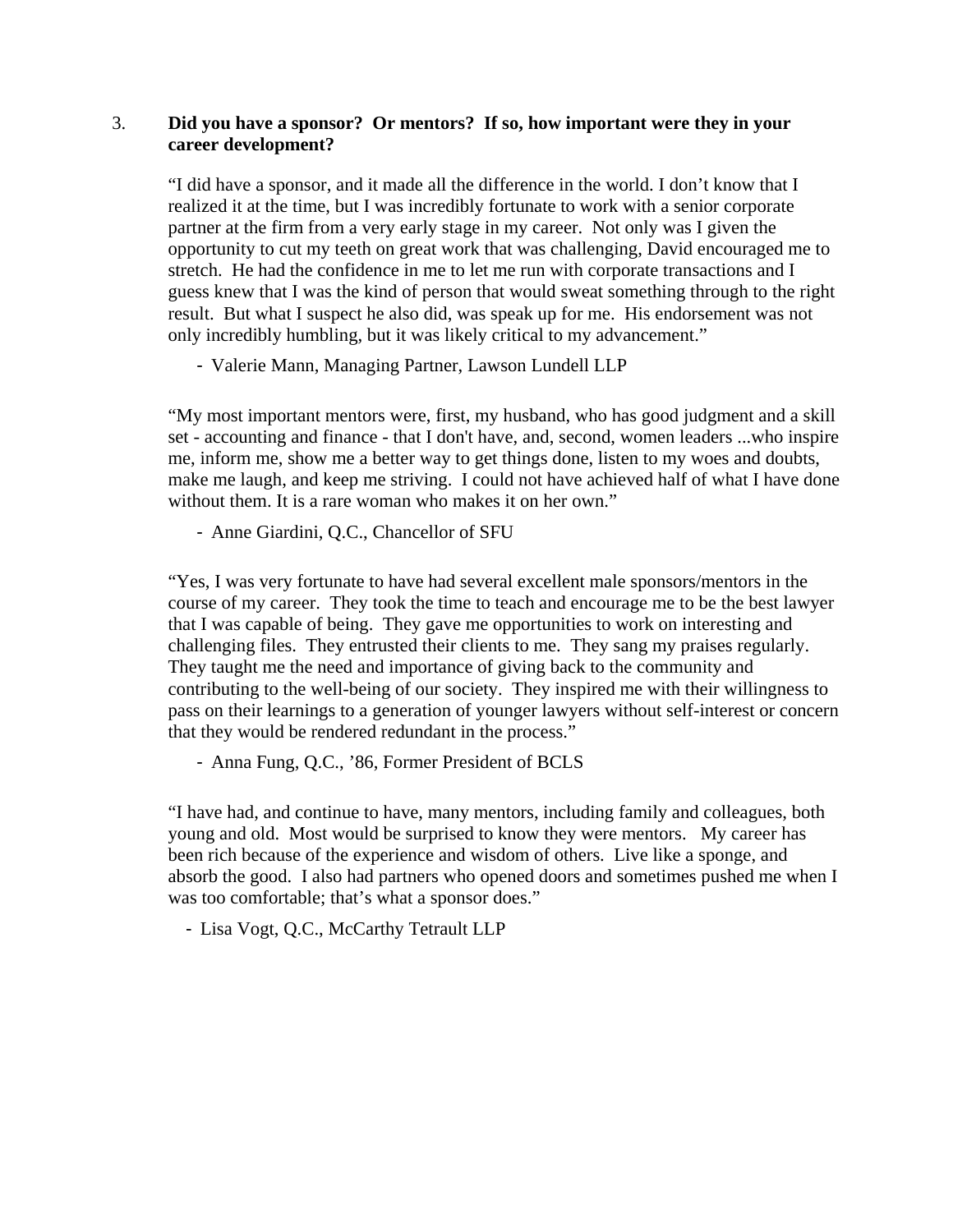#### 4. **Looking back, what advice would you give to your 30 year old self in regards to finding your voice as a leader?**

"Get out there early! Honestly, I felt like I had a lost decade where I could have made much more headway. You don't have to perfect every stage of your lawyering skills before you carve your own niche."

- Valerie Mann, Managing Partner, Lawson Lundell LLP

"Stop spending so much time second guessing myself or doubting my opinions, actions, decisions etc. I'm much more comfortable now with the notion that my decisions/actions etc. are probably correct, and sometimes brilliant and insightful. Also, I would like to tell my younger self that sometimes, doing an 'okay' job (rather than a 'perfect' job) is all that is needed."

- Nicole Byres, Q.C., Miller Thomson LLP

"Step up more, challenge myself to do more and don't be afraid of failing."

- Jan Lindsay, Q.C., Lindsay LLP, Former President of the Law Society of BC

"Listen. Learn. Read. Fill out areas of weakness. Pay attention. Don't be quelled or discouraged. Try your voice out, and measure its effectiveness. Ask for feedback. Strive not for humility but for confidence with lightness of self."

- Anne Giardini, Q.C., Chancellor of SFU

"Be confident in your own ability. The 'highs' are likely not quite as high as you make them out to be and the lows are not as low as you think: the sky does not actually fall. ... Define your personal happiness and then pursue it."

- Sue Paish, Q.C., CEO of Lifelabs Inc.

"You, and what you have to say, really matter. Take heart and speak up: what you offer is very worthy and will make a difference. Believe in yourself, but don't forge ahead alone. Seek guidance and support from those you trust and admire; ask graciously for what you need. Dare to chart your course based on what you most value and aspire to. Then, find like-minded colleagues to travel with you. Along the way, support and care for each other, keep "paying it forward" and have fun!"

- Maria Morellato, Q.C., Mandell Pinder LLP, Law Society of BC Bencher

"Don't wait to be asked to take on a role or to express your opinion. Your interest in contributing and your views will always be valued. At the same time, be strategic about how to deploy your most valuable resource – your time."

- Lori Mathison, Managing Partner, Dentons Canada, LLP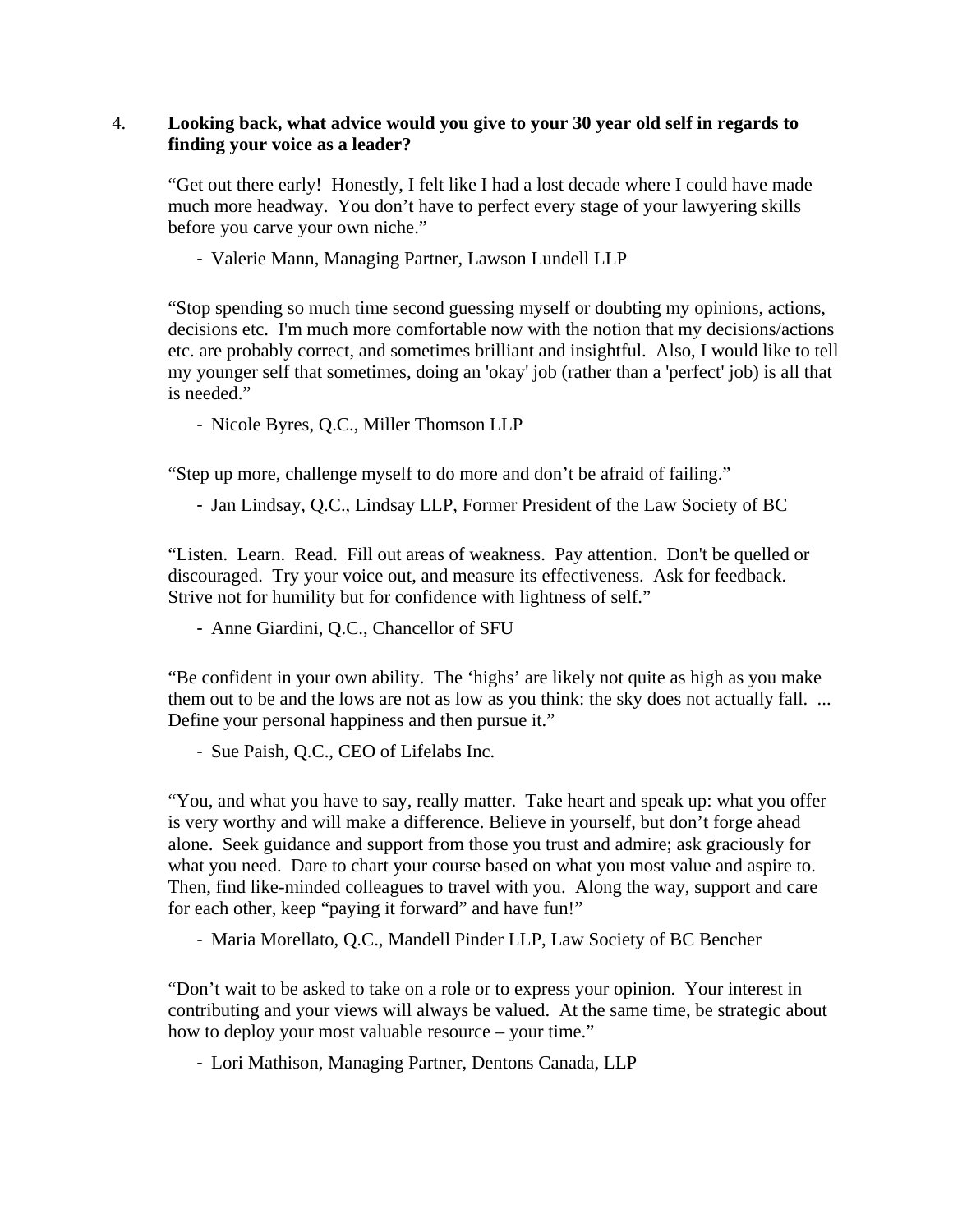"You're an advocate, so be an advocate for yourself, because no one knows you and what you want, what you need and what you can bring to the table, like you. … Fight back any self-doubt and stretch beyond your comfort zone."

- Rita Andreone, Q.C., Lawson Lundell LLP, Law Society of BC Life Bencher

"First, the price of leadership is hard work, especially in the early years. Be prepared for that and remember that while having balance in your life is important, it doesn't necessarily mean that you can have all of the things you want at the same time.

Second, weak leaders surround themselves with followers. Strong leaders surround themselves with those who have the potential to be even stronger leaders.

Third, don't be afraid - to speak up, to shine, to accept credit for your achievements."

- Carmen Theriault, Q.C., Bull, Housser & Tupper LLP

"Don't be afraid to ask questions and offer suggestions – what is the worst that can happen? When I was a junior lawyer, I would often say: "this may be a dumb suggestion but have you thought about X or would Y work? The response was either: "yes we did" and they would then explain to me why X or Y didn't work and I learned something. Or they said "oh, no we didn't. Thanks for the idea". In either case, I won – I either learned something or got recognition for a good idea – and the client knew I was thinking about the issue creatively and proactively."

- Anne Stewart, Q.C., Blake, Cassels & Graydon, LLP